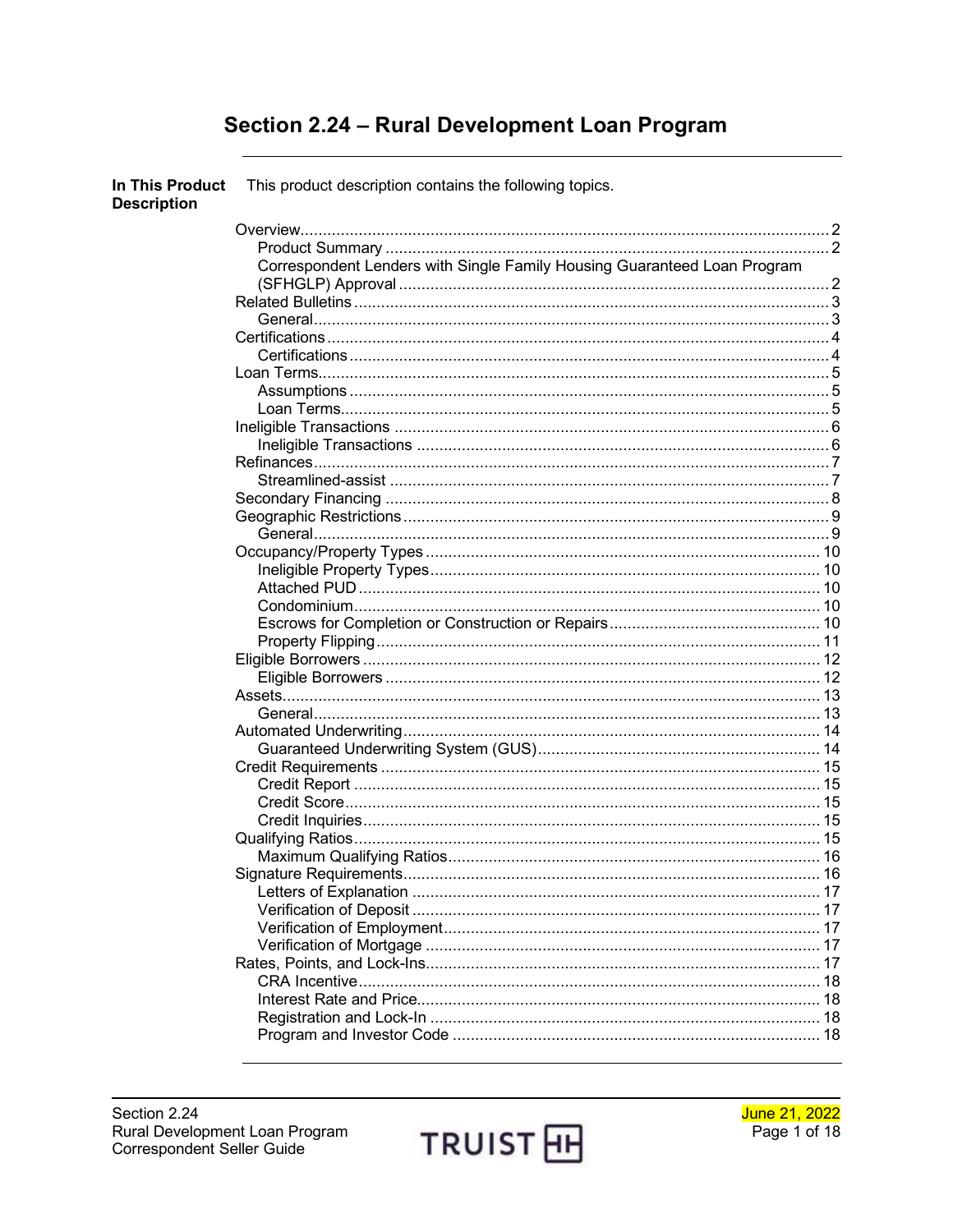<span id="page-1-2"></span><span id="page-1-1"></span><span id="page-1-0"></span>

| <b>Overview</b>                                                                                              |                                                                                                                                                                                                                                                                                                                                                                                                                                                                                                                                                                                                                                  |
|--------------------------------------------------------------------------------------------------------------|----------------------------------------------------------------------------------------------------------------------------------------------------------------------------------------------------------------------------------------------------------------------------------------------------------------------------------------------------------------------------------------------------------------------------------------------------------------------------------------------------------------------------------------------------------------------------------------------------------------------------------|
| <b>Product</b><br><b>Summary</b>                                                                             | <b>General Information</b><br>This product description describes United States Department of Agriculture (USDA)<br>Rural Development (RD) Single Family Housing Guaranteed Loan Program<br>(SFHGLP). Guidance not addressed in this product description will follow SFHGLP<br>Technical Handbook HB-1-3555 and any other applicable Procedures Notice, and<br>publications. Correspondent lenders approved to participate in the SFHGLP should<br>direct questions for scenarios, guidelines or other requirements to RD. Questions<br>regarding credit overlays may be directed to the Product Support Team at<br>800.382.2111. |
|                                                                                                              | Truist sells RD loans on the secondary market by pooling them in Ginnie Mae pass-<br>through mortgage-backed securities. The requirements of both RD and Ginnie Mae<br>must be fulfilled without exception to produce a saleable loan.                                                                                                                                                                                                                                                                                                                                                                                           |
| Correspondent<br><b>Lenders with</b><br><b>Single Family</b><br><b>Housing</b><br>Guaranteed<br>Loan Program | Correspondent lenders approved to participate in the USDA RD SFHGLP with<br>underwriters trained to implement the SFHGLP properly may sell RD loans to Truist<br>that are underwritten and closed in full compliance with USDA RD SFHGLP<br>regulations. Truist is not responsible for training correspondent lenders or providing<br>RD handbooks or Procedures Notices.                                                                                                                                                                                                                                                        |
| (SFHGLP)<br><b>Approval</b>                                                                                  | Correspondent lenders are responsible for remitting the up-front Guarantee fee and<br>for obtaining the Loan Note Guarantee on each loan. Additionally, the<br>correspondent lender is responsible for reviewing the Loan Note Guaranty for<br>accuracy. Truist will enforce repurchase of RD loans that do not have Loan Note<br>Guaranty.                                                                                                                                                                                                                                                                                      |

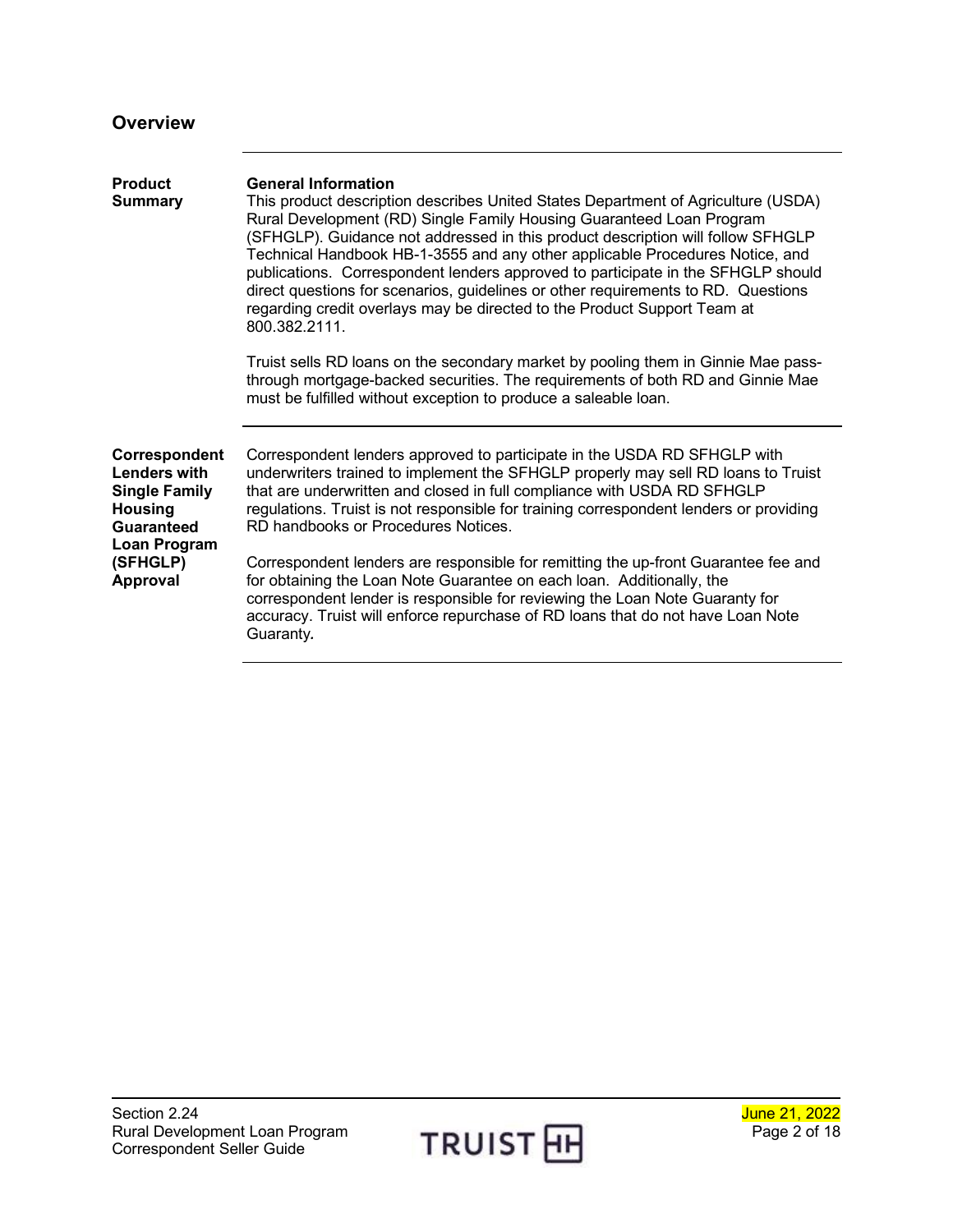#### <span id="page-2-0"></span>**Related Bulletins**

<span id="page-2-1"></span>**General** Related bulletins are provided below in PDF format. To view the list of published bulletins, select the applicable year below.

- $\bullet$  [2022](http://www.truistsellerguide.com/manual/cor/bulletins/Related%20Bulletins/2022/CRD2022.pdf)
- $2021$
- [2020](http://www.truistsellerguide.com/manual/cor/bulletins/Related%20Bulletins/2020/CRD2020.pdf)

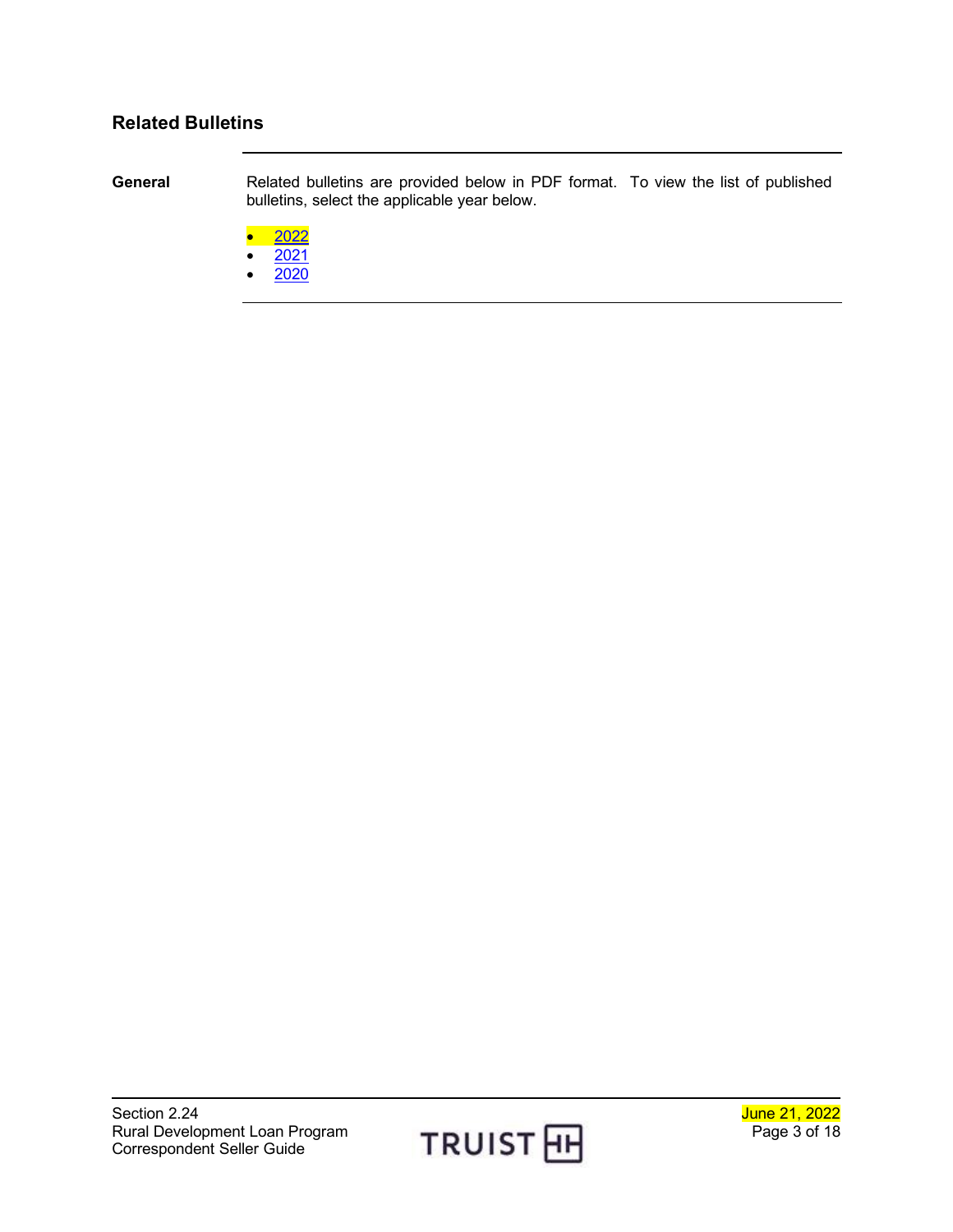### <span id="page-3-0"></span>**Certifications**

<span id="page-3-1"></span>

| <b>Certifications</b> | The following certifications are required:                                       |
|-----------------------|----------------------------------------------------------------------------------|
|                       | Qualified Mortgage (QM), Higher-Priced (HPML) and High Cost (HCL) Mortgage       |
|                       | Loan Certification or comparable form that validates QM status, HPML and HCL.    |
|                       | High cost loans are ineligible.                                                  |
|                       | The following are required:                                                      |
|                       | Points and Fees Worksheet or comparable form                                     |
|                       | Ability to Repay Worksheet or comparable form or,                                |
|                       | Income calculation for each borrower on either the Transmittal Summary           |
|                       | or on a separate form; AND                                                       |
|                       | Income and debt amounts must match on the Transmittal Summary,                   |
|                       | final application and final AUS submission; AND                                  |
|                       | Total debt-to-income ratio on the Transmittal Summary and final AUS<br>$\bullet$ |
|                       | submission must match.                                                           |
|                       |                                                                                  |

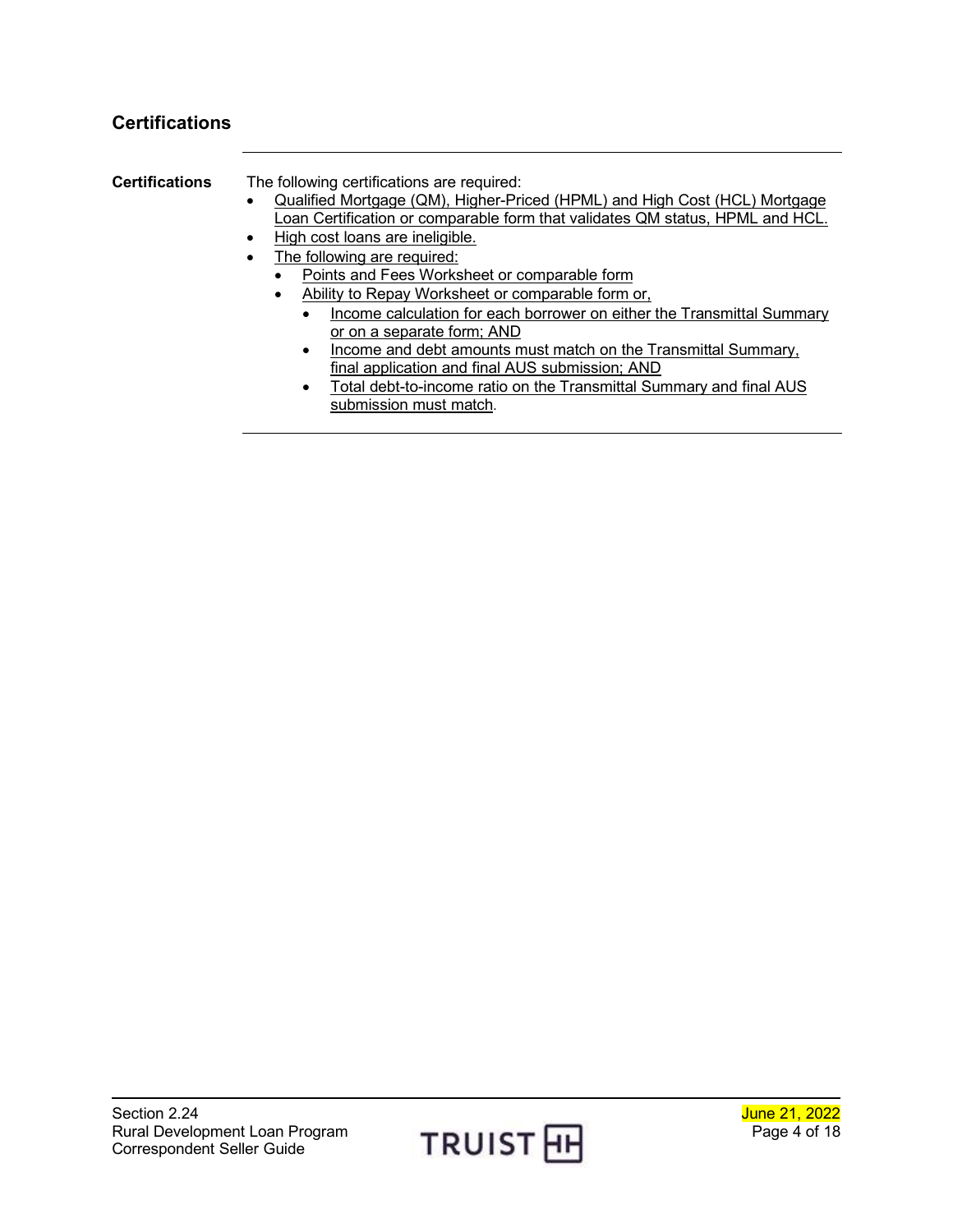<span id="page-4-2"></span><span id="page-4-1"></span><span id="page-4-0"></span>

| <b>Loan Terms</b>  |                                                                                                            |                                                             |
|--------------------|------------------------------------------------------------------------------------------------------------|-------------------------------------------------------------|
| <b>Assumptions</b> | Not eligible to be assumed.                                                                                |                                                             |
| <b>Loan Terms</b>  | <b>Product Feature</b>                                                                                     | <b>Loan Terms</b>                                           |
|                    | <b>Conforming Purchase</b><br>Conforming Non-streamlined Refinance<br><b>Conforming Streamlined Assist</b> | <b>Fixed Rate</b><br>$\bullet$<br>30 year amortization<br>٠ |

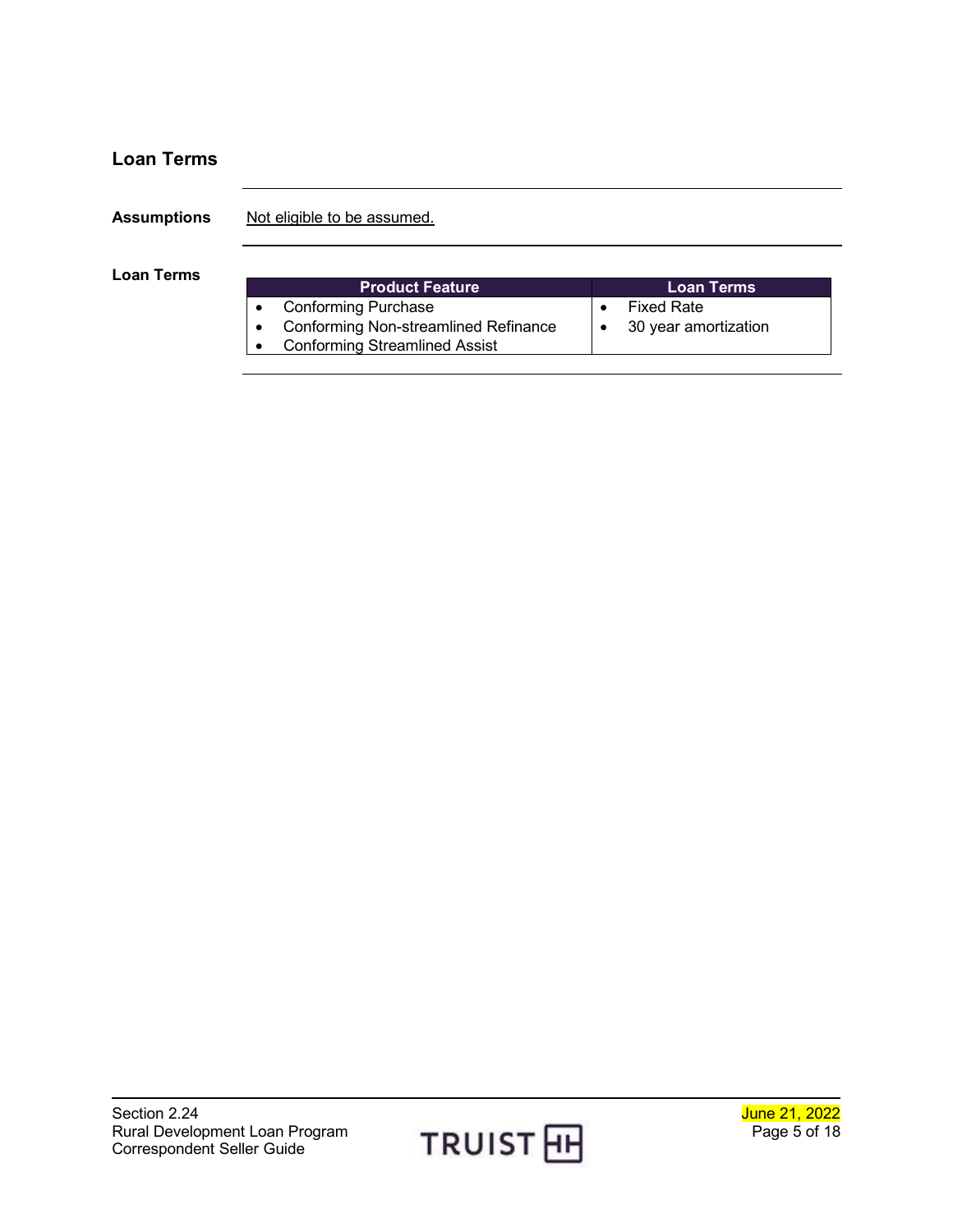### <span id="page-5-0"></span>**Ineligible Transactions**

<span id="page-5-1"></span>**Ineligible Transactions** • Construction Modification loans

• Assumption

- Streamlined Refinance
- Energy Efficient Mortgages (EEMs)
- Lending on Native American Tribal Lands
- Properties subject to Property Assessed Clean Energy (PACE) Obligations
- Temporary Buydown
- Ease-in
- **ARM Alternative**

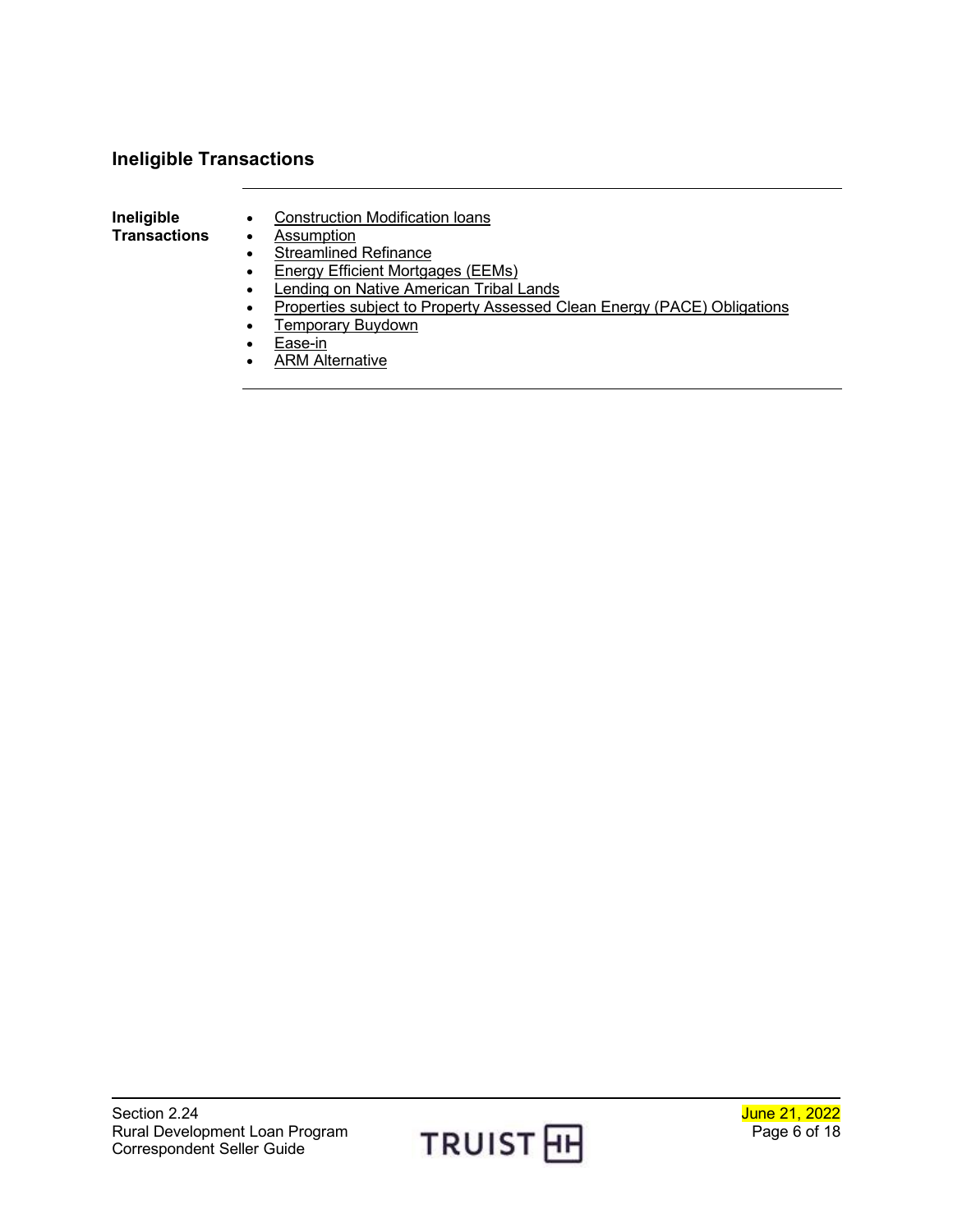<span id="page-6-1"></span><span id="page-6-0"></span>

| <b>Refinances</b>      |                                                                                                                                                                                |
|------------------------|--------------------------------------------------------------------------------------------------------------------------------------------------------------------------------|
| Streamlined-<br>assist | The loan being refinanced must be an existing USDA Guaranteed loan that is<br>serviced by Truist.<br>0 x 30 12-month mortgage history required.<br>$\bullet$                   |
|                        | Note: While an appraisal is not required for Streamlined-assist, RD determines<br>the appraised value by deducting the 1% upfront guarantee fee from the total<br>loan amount. |

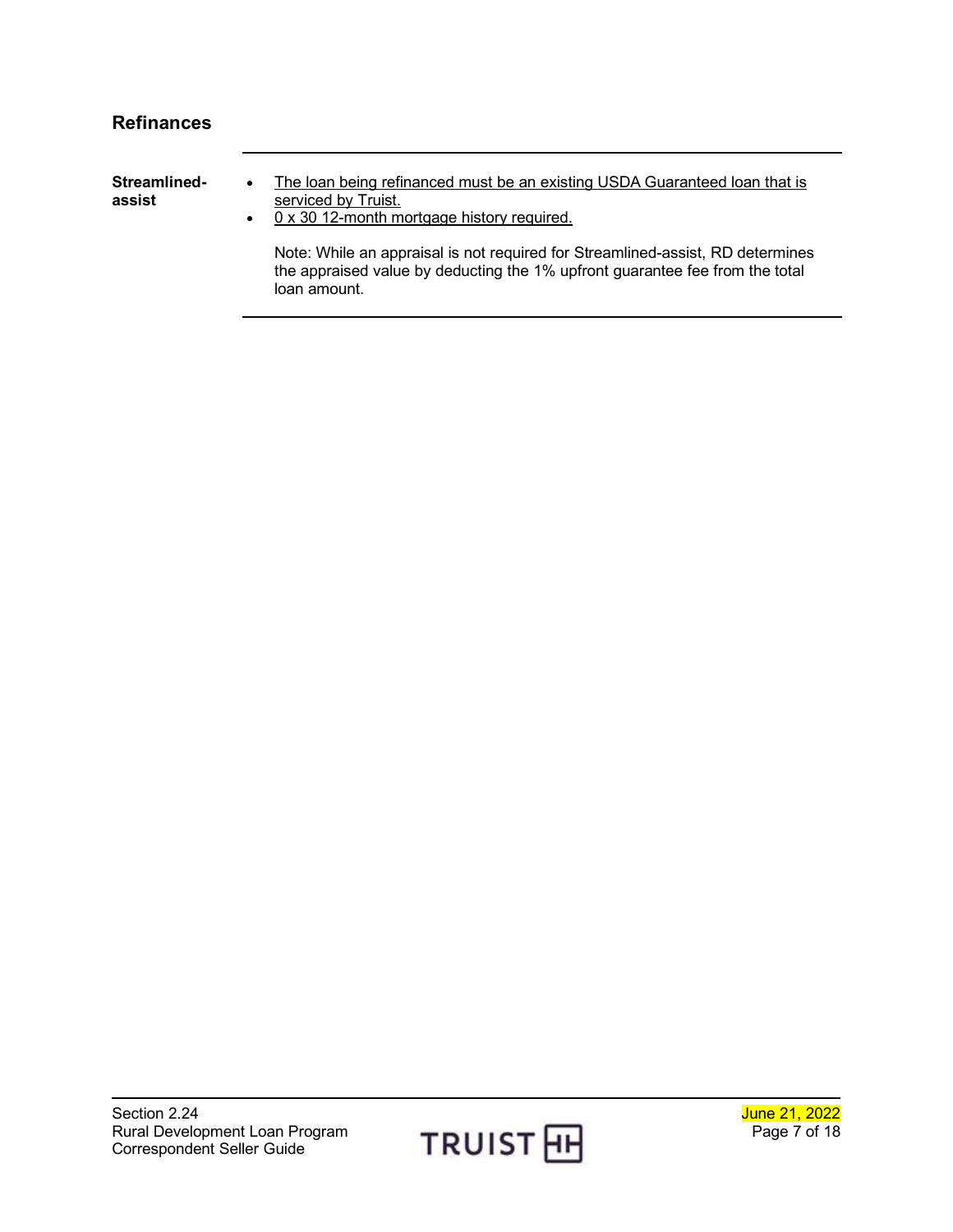# <span id="page-7-0"></span>**Secondary Financing**

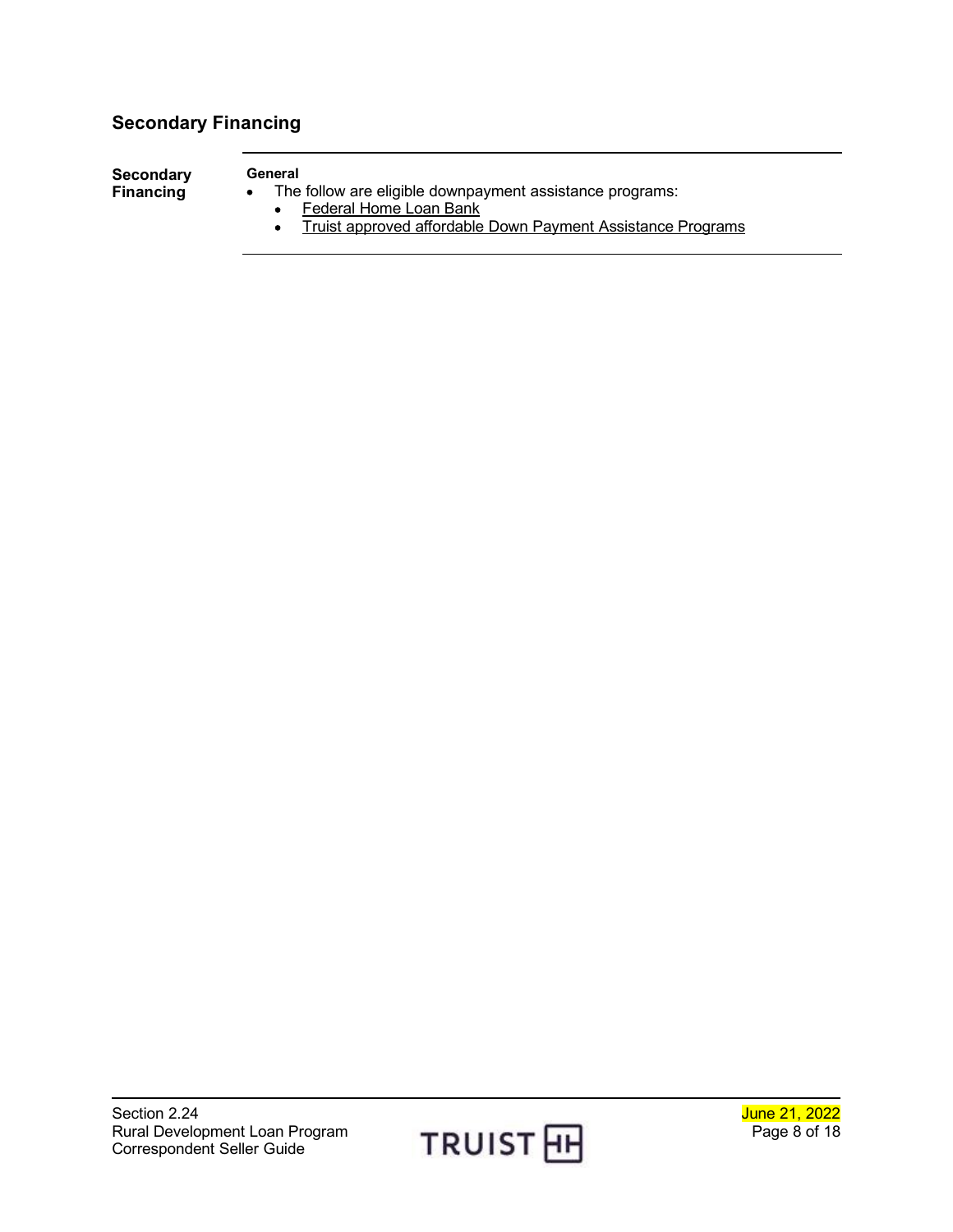### <span id="page-8-0"></span>**Geographic Restrictions**

<span id="page-8-1"></span>**General** The following table shows applicable Geographic Restrictions:

| <b>State</b> | <b>Restriction</b>                                    |
|--------------|-------------------------------------------------------|
| Georgia      | Properties containing Georgia Power Company leasehold |
|              | agreements are ineligible.                            |

Reference: See Section 1.02: [Eligible Mortgage Loans](http://www.truistsellerguide.com/manual/cor/general/1.02EligMtg.pdf) guidelines in the *Correspondent Seller Guide* for general geographic restrictions.

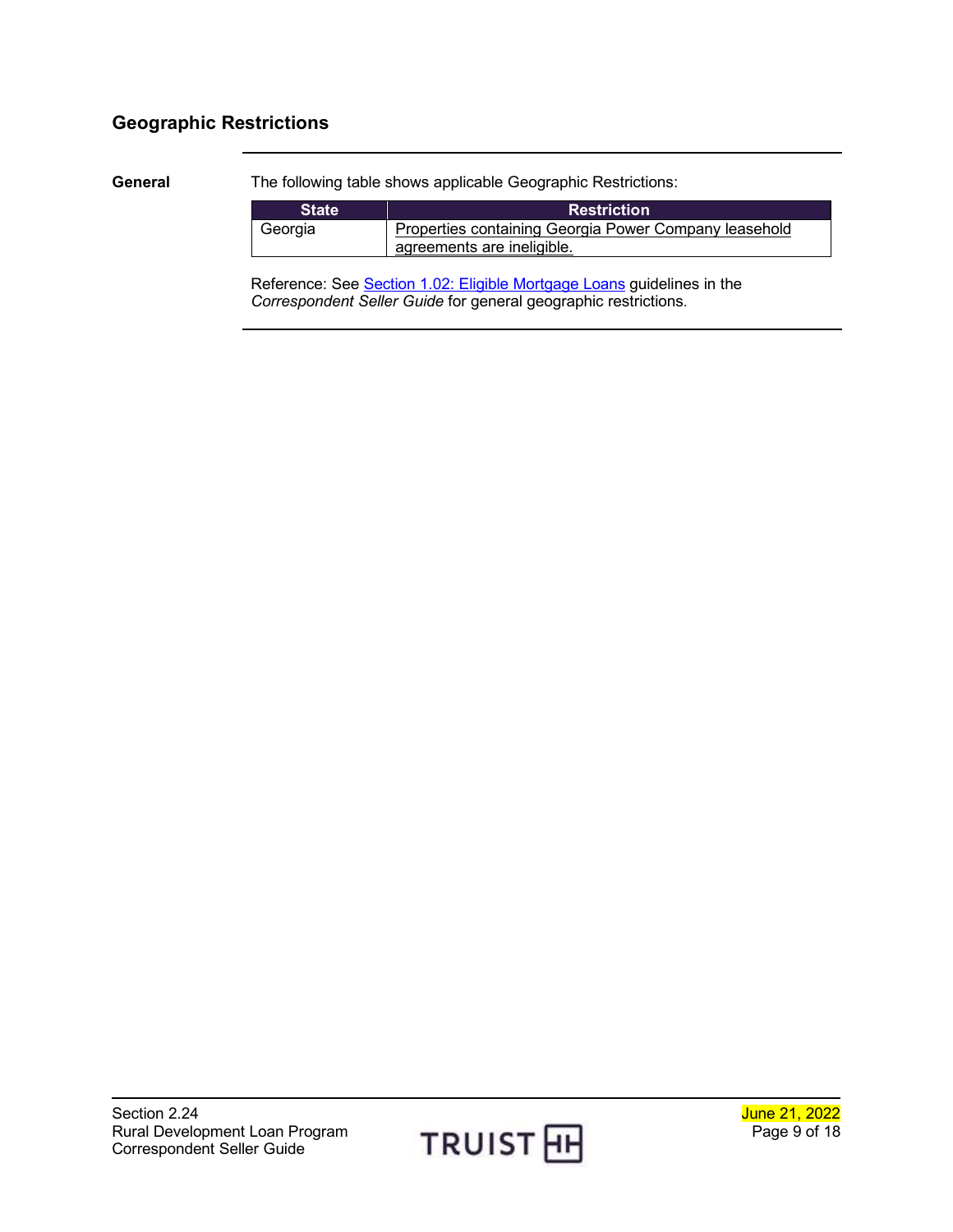### <span id="page-9-0"></span>**Occupancy/Property Types**

<span id="page-9-3"></span><span id="page-9-2"></span><span id="page-9-1"></span>

| Ineligible<br><b>Property Types</b>                                                    | <b>Manufactured Housing,</b><br>Geodesic domes,<br>Earth Homes,<br>Quonset Huts,<br>Cooperatives, and<br>Properties located in mudslide zone<br>2-4 Unit Properties                                                                                                                                                                                                                                                                                                                                                                                            |
|----------------------------------------------------------------------------------------|----------------------------------------------------------------------------------------------------------------------------------------------------------------------------------------------------------------------------------------------------------------------------------------------------------------------------------------------------------------------------------------------------------------------------------------------------------------------------------------------------------------------------------------------------------------|
| <b>Attached PUD</b>                                                                    | Property Insurance requirements:<br>HO3/comparable full coverage homeowners insurance policy; OR<br>HO6 policy required with coverage, as determined by the insurer, which is<br>$\bullet$<br>sufficient to repair the unit to its condition prior to a loss claim event for<br>attached PUDs where the homeowners association has a blanket policy<br>covering the exterior structure only; OR<br>Homeowners Association blanket policy covering the exterior AND interior of<br>the unit.<br>Note: HO3/comparable full coverage policies will be escrowed.   |
| Condominium                                                                            | Condominiums must be approved or accepted by Freddie Mac, Fannie Mae,<br>HUD or VA.<br>Proof of agency approval must be included within the loan file.<br>$\bullet$<br>Property Insurance requirements:<br>$\bullet$<br>HO6 policy required with coverage, as determined by the insurer, which is<br>sufficient to repair the unit to its condition prior to a loss claim event for<br>Condominiums where the condominium master policy covers the exterior<br>structure only; OR<br>Condominium master policy covering the exterior AND interior of the unit. |
| <b>Escrows for</b><br><b>Completion or</b><br><b>Construction or</b><br><b>Repairs</b> | If the improvements or repairs cannot be completed for valid reason, i.e.<br>inclement weather or shortages of materials, funds may be escrowed.<br>Submit a fully executed Escrow Holdback Agreement indicating the amount of<br>$\bullet$<br>holdback and an itemized list of repairs to be completed with the loan file.<br>Continued on next page                                                                                                                                                                                                          |

<span id="page-9-4"></span>

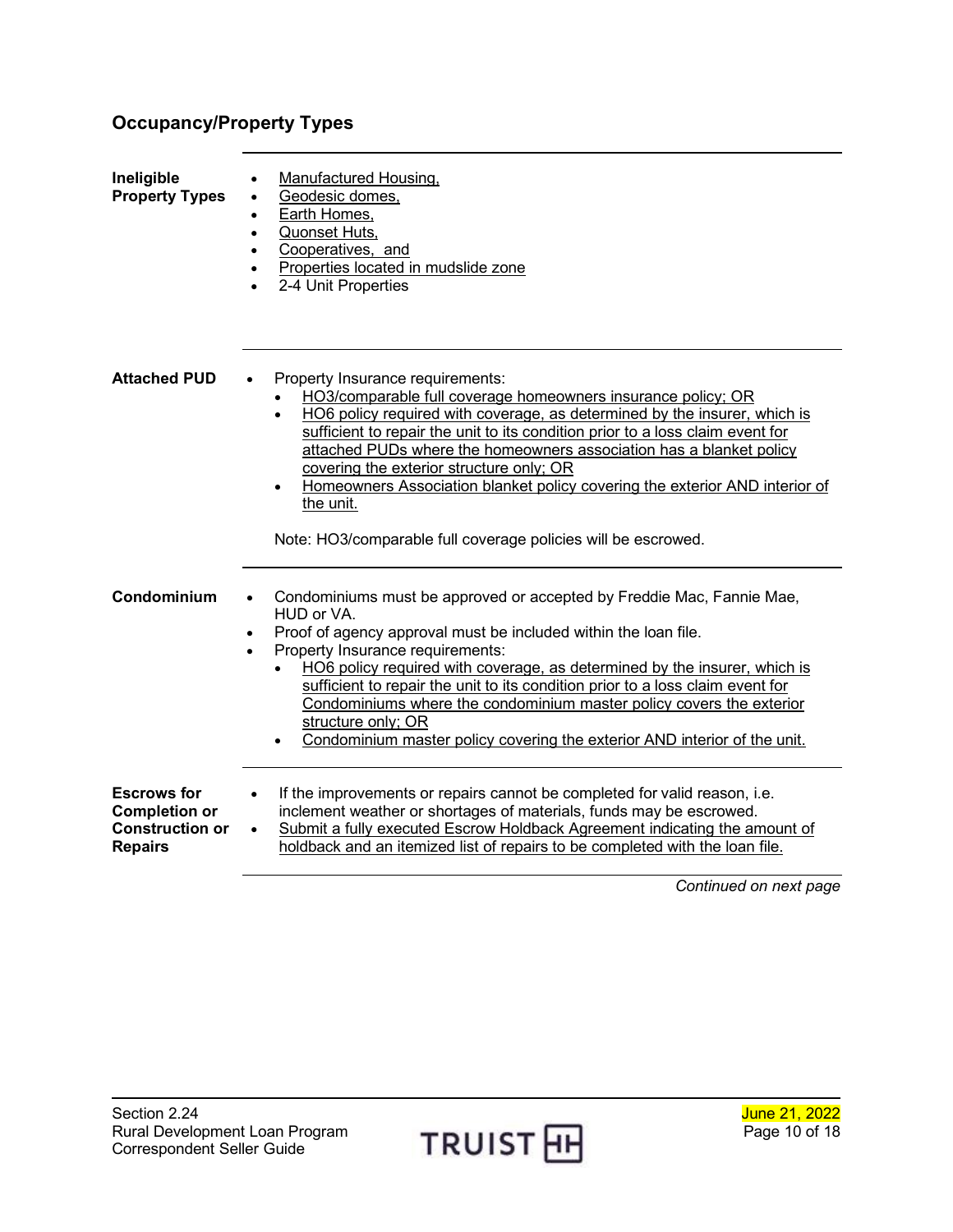### **Occupancy/Property Types,** continued

<span id="page-10-0"></span>

| <b>Property</b> | Seller must have held title to property for a minimum of 10 days prior to loan               |
|-----------------|----------------------------------------------------------------------------------------------|
| <b>Flipping</b> | closing (90 days if property was acquired through a Bank Short-Sale).                        |
|                 | Concurrent or same-day seller acquisitions of title are not acceptable.                      |
|                 | Sales contract cannot reflect buyer as "to be determined" or reference an                    |
|                 | assignment of contract.                                                                      |
|                 | If the difference between the seller's acquisition price and sales price is 25% or           |
|                 | greater, document the file to justify increase (evidence of repairs, renovations,            |
|                 | $etc.$ ).                                                                                    |
|                 | • The appraisal must include an address, the seller's acquisition of the subject in          |
|                 | the property/title transfer history or an addendum, and an analysis of the                   |
|                 | transfer in determining market value.                                                        |
|                 |                                                                                              |
|                 | Note: The following transactions are exempt from Flipping restrictions:                      |
|                 | Properties being resold by a lender from inventory/Other Real Estate                         |
|                 | Owned;                                                                                       |
|                 | Transactions occurring as the result of a divorce settlement, inheritance, or<br>$\bullet$   |
|                 | other inter-family transfer; and                                                             |
|                 |                                                                                              |
|                 | Properties being resold by a company through an employee relocation<br>$\bullet$<br>program. |

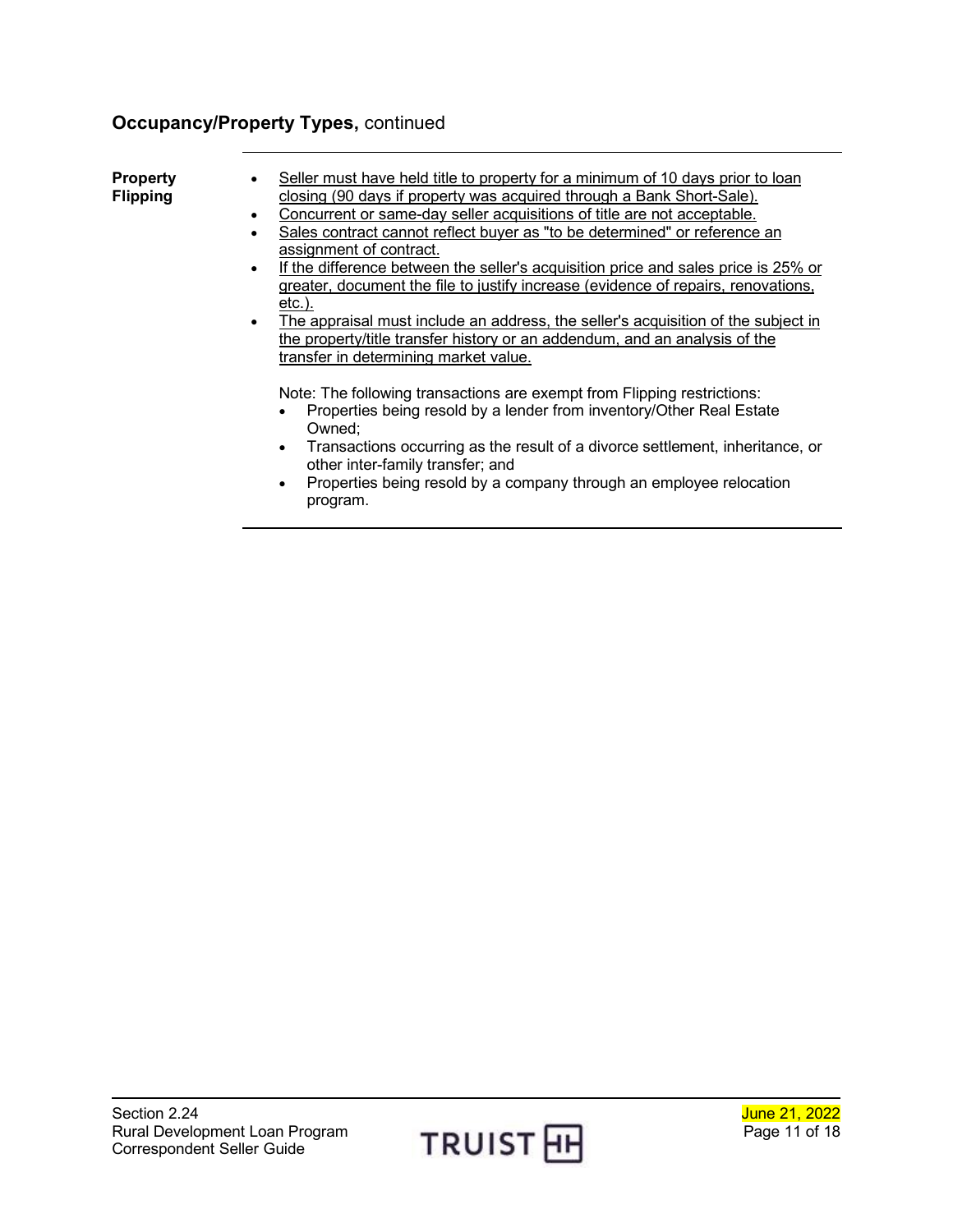### <span id="page-11-0"></span>**Eligible Borrowers**

<span id="page-11-1"></span>

| <b>Eligible</b>  | • Eligible borrowers include:                                              |
|------------------|----------------------------------------------------------------------------|
| <b>Borrowers</b> | $\bullet$ U.S. citizens,                                                   |
|                  | • U.S. non-citizen national, or                                            |
|                  | qualified alien                                                            |
|                  | • Eligible qualified aliens include:                                       |
|                  | Permanent resident aliens                                                  |
|                  | Non-Permanent Resident Aliens with a valid E, G, H, L, NATO, O, or TN visa |

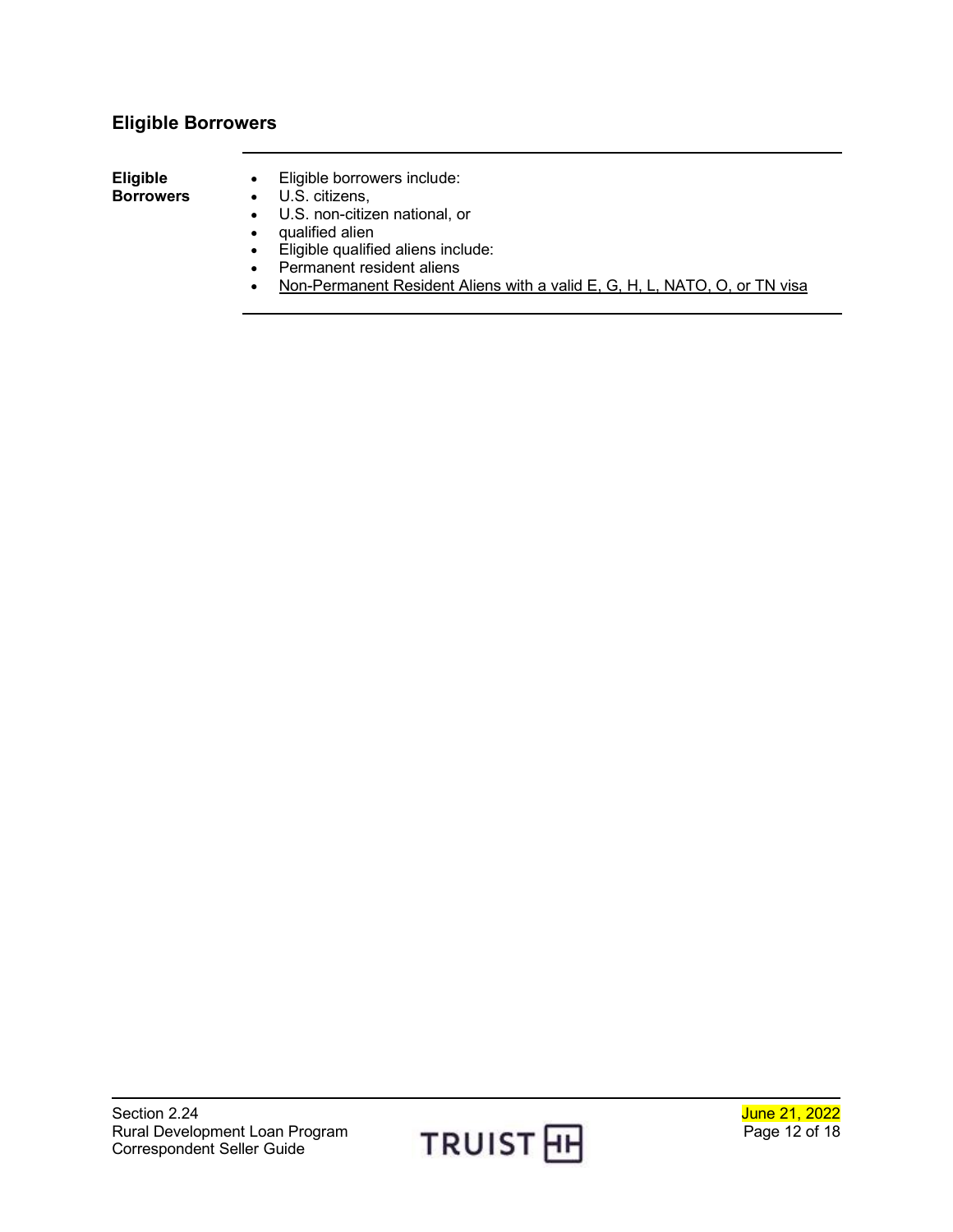### <span id="page-12-0"></span>**Assets**

<span id="page-12-1"></span>

| General | The following requirements apply to Bitcoin and related services:                                                                 |
|---------|-----------------------------------------------------------------------------------------------------------------------------------|
|         | Bitcoin and related products are not an acceptable source of funds for the down<br>payment, closing costs, or financial reserves. |
|         | A large deposit from bitcoin converted to cash must be excluded from the funds                                                    |
|         | used for qualifying purposes.                                                                                                     |

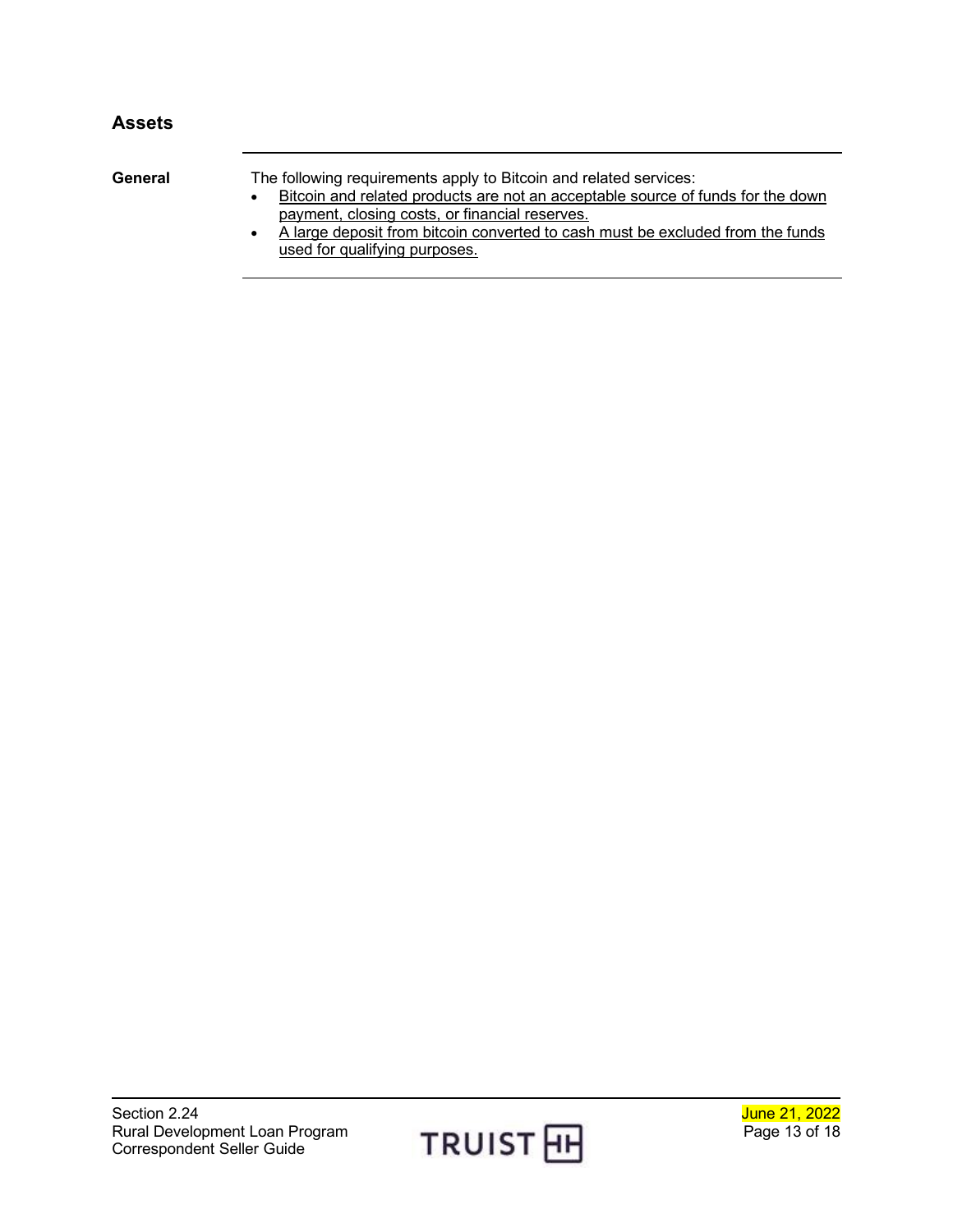#### <span id="page-13-0"></span>**Automated Underwriting**

<span id="page-13-1"></span>**Guaranteed Underwriting System (GUS)** • Guaranteed Underwriting System (GUS) submissions are allowed. • Use of GUS is not mandatory; however, if GUS is used, Accept/Eligible responses are required. • If USDA requires the GUS findings be manually downgraded from Accept/Eligible, the following must be provided: • Comment on the transmittal summary (1008) indicating the reason why the findings have been manually downgraded.

- Copy of GUS findings that reflect an Accept/Eligible status.
- Loans submitted to GUS receiving an automated "Refer" or "Refer with Caution" are ineligible.

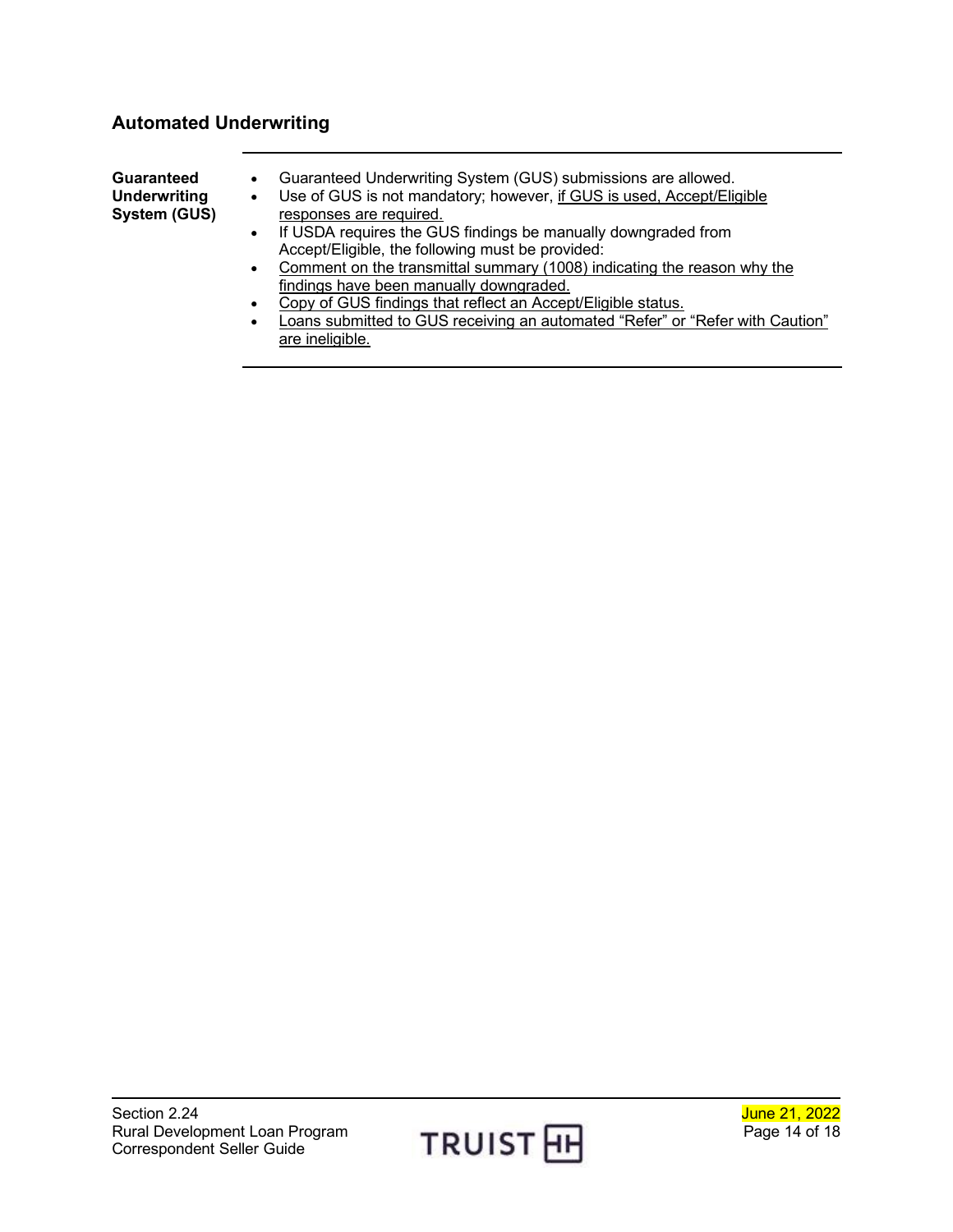### <span id="page-14-0"></span>**Credit Requirements**

<span id="page-14-3"></span><span id="page-14-2"></span><span id="page-14-1"></span>

| <b>Credit Report</b>    | A Non-Traditional Mortgage Credit Report (NTMCR) score is not eligible for<br>$\bullet$<br>consideration.<br>Use of credit repair designed to help a borrower manipulate the credit data in<br>$\bullet$<br>order to obtain financing for which they would not otherwise qualify is ineligible.<br>The following documents will be required at the time of delivery to validate the<br>$\bullet$<br>borrower qualified for the initial loan.<br>Initial credit report and GUS findings, at the time of application, with an<br>acceptable response of Accept/ Approve Eligible.<br>The final credit report (if another was pulled for loan file decision) and GUS<br>$\bullet$<br>findings with an acceptable response of Accept/ Approve Eligible. |
|-------------------------|-----------------------------------------------------------------------------------------------------------------------------------------------------------------------------------------------------------------------------------------------------------------------------------------------------------------------------------------------------------------------------------------------------------------------------------------------------------------------------------------------------------------------------------------------------------------------------------------------------------------------------------------------------------------------------------------------------------------------------------------------------|
| <b>Credit Score</b>     | 640 minimum credit score required for all transactions except Streamlined-<br>$\bullet$<br>assist.<br>Borrowers with no credit score are ineligible.<br>$\bullet$<br>No minimum credit score for Streamlined Assist refinance transactions<br>$\bullet$                                                                                                                                                                                                                                                                                                                                                                                                                                                                                             |
| <b>Credit Inquiries</b> | Written explanation is required from Borrower for all credit inquiries made within the<br>last 90 days regardless of GUS recommendation.                                                                                                                                                                                                                                                                                                                                                                                                                                                                                                                                                                                                            |

### <span id="page-14-4"></span>**Qualifying Ratios**



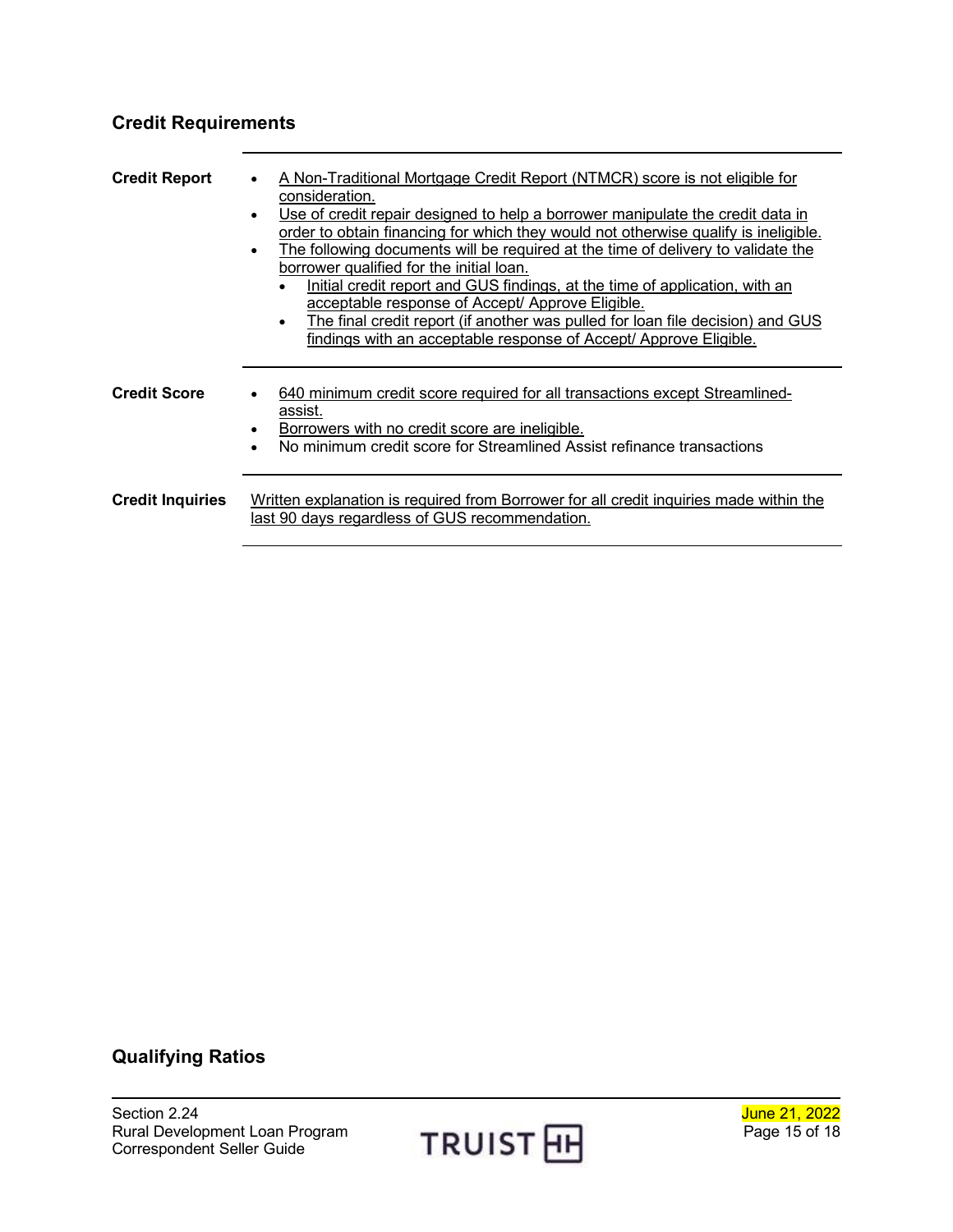<span id="page-15-0"></span>**Maximum Qualifying Ratios**

Maximum qualifying ratio as permitted by RD

#### <span id="page-15-1"></span>**Signature Requirements**

Section 2.24<br>
Rural Development Loan Program<br>
Correspondent Seller Guide<br>
Correspondent Seller Guide<br>
Correspondent Seller Guide Rural Development Loan Program Correspondent Seller Guide



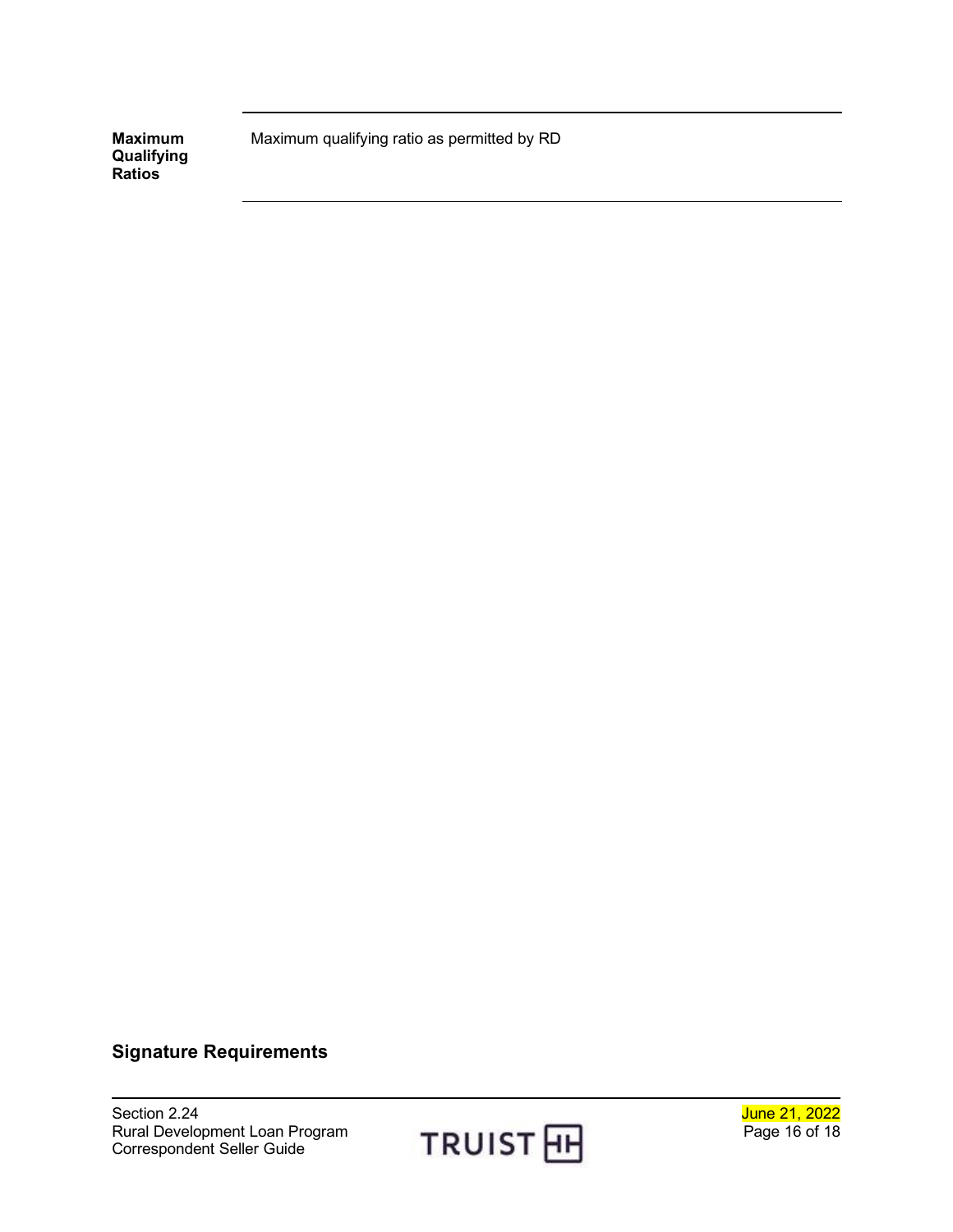<span id="page-16-3"></span><span id="page-16-2"></span><span id="page-16-1"></span><span id="page-16-0"></span>

| Letters of                               | Letters of explanation addressing issues deemed material to the credit decision                                                                                                                                                                                                                                                                                                                                                                                                                                                                                                                                                                                                                                                                                                                            |  |  |
|------------------------------------------|------------------------------------------------------------------------------------------------------------------------------------------------------------------------------------------------------------------------------------------------------------------------------------------------------------------------------------------------------------------------------------------------------------------------------------------------------------------------------------------------------------------------------------------------------------------------------------------------------------------------------------------------------------------------------------------------------------------------------------------------------------------------------------------------------------|--|--|
| <b>Explanation</b>                       | must be signed with a "wet signature" or an "electronic signature."                                                                                                                                                                                                                                                                                                                                                                                                                                                                                                                                                                                                                                                                                                                                        |  |  |
| <b>Verification of</b><br><b>Deposit</b> | All verifications of deposit (VOD) must be signed by the Borrower and<br>Correspondent with either a "wet" or an "electronic" signature.<br>The depository institution is required to complete all verifications of deposit<br>$\bullet$<br>requests received from the Correspondent with a "wet" signature, unless:<br>The verification is generated by the depository institution on company<br>letterhead and contains all requested information, date, name, title and<br>signature of the associate fulfilling the verification request. Or,<br>It is a satisfactory company generated form, directly from the depository<br>$\bullet$<br>institution, that contains all the required information for a VOD.                                                                                          |  |  |
| <b>Verification of</b>                   | All verifications of employment (VOE) must be signed with either a "wet" or an                                                                                                                                                                                                                                                                                                                                                                                                                                                                                                                                                                                                                                                                                                                             |  |  |
| <b>Employment</b>                        | "electronic" signature.                                                                                                                                                                                                                                                                                                                                                                                                                                                                                                                                                                                                                                                                                                                                                                                    |  |  |
| <b>Verification of</b><br>Mortgage       | All verifications of rent or mortgage (VOR/VOM) must be signed by the Borrower<br>$\bullet$<br>and Correspondent with either a "wet" or an "electronic" signature.<br>The rental management or mortgage company is required to complete all<br>$\bullet$<br>verifications of rent/mortgage requests received from the Correspondent with a<br>"wet" signature, unless:<br>The verification is generated by the rental management or Mortgage<br>Company on company letterhead and contains all requested information,<br>date, name, title and signature of the associate fulfilling the verification<br>request. Or,<br>It is a satisfactory company generated form, directly from the rental<br>$\bullet$<br>management or Mortgage Company that contains all the required<br>information for a VOR/VOM. |  |  |

<span id="page-16-4"></span>**Rates, Points, and Lock-Ins**